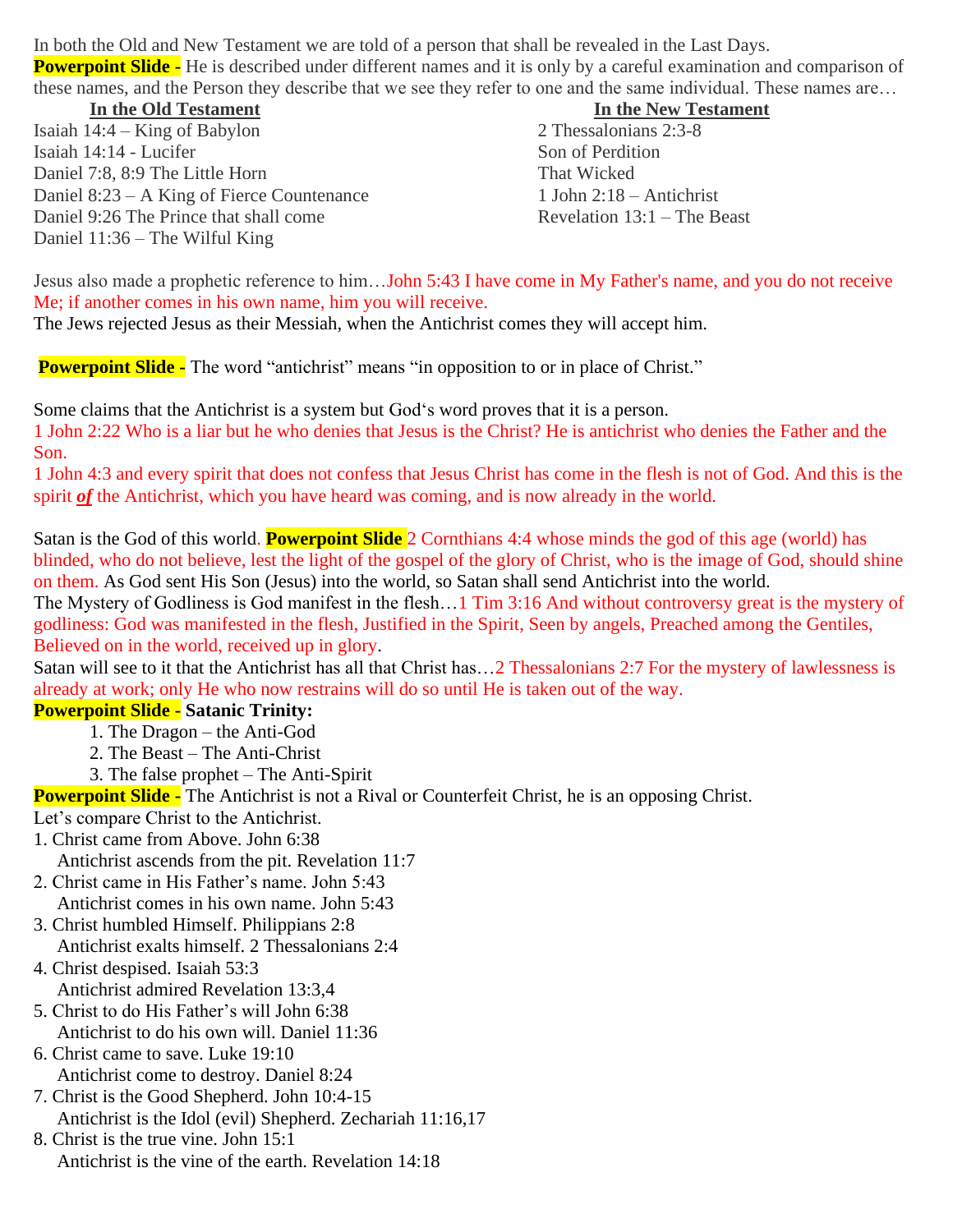9. Christ is the truth. John 14:6 Antichrist is the lie. 2 Thessalonians 2:11

10. Christ is the Holy one. Mark 1:24 Antichrist is the lawless one. 2 Thessalonians 2:8

11. Christ is the Son of God. Luke 1:35 Antichrist is the Son of Perdition. 2 Thessalonians 2:3

12. Christ will have a bride, the church Ephesians 5:25-27

Antichrist will have a bride, the mystery Harlot church. Revelation 17:1-16 (4-5)

Christ earthly ministry lasted three and a half years.

Antichrist shall reign for three and a half years.

In Daniel 7:8, 8:9 it was revealed that the Little Horn, or Antichrist, should come out of one of the Four Horns (Four Kingdoms) that took the place of the Large Horn on the head of the He-goat.

Daniel 7:8 I was considering the horns, and there was another horn, a little one, coming up among them, before whom three of the first horns were plucked out by the roots. And there, in this horn, were eyes like the eyes of a man, and a mouth speaking pompous words

Daniel 8:9 And out of one of them came a little horn which grew exceedingly great toward the south, toward the east, and toward the Glorious Land.

#### **Powerpoint Slide –**

The First Kingdom – Babylon The Second Kingdom – Medo-Persia The Third Kingdom – Greece The Fourth Kingdom – Roman Empire

In Daniel chapter 7, is a prophecy where it deals with these beasts that come up out of the sea. The fourth of these four beasts is the antichrist. **Powerpoint Slide –**

In the Book of Daniel, God tries to give the history of God's people in the battle between the kingdom of God and the kingdoms of the world, and He gives it in a number of visions. Daniel chapter 2, it's given in the vision of a metal man, head of gold is Babylon, arms are Medo-Persia, and this is all explained in--in the prophecy, the belly bronze is Greece, the legs of iron are Rome, the feet of iron and clay represent the divisions of the Roman Empire. And then a stone comes, the rock of Ages, Jesus, destroys this idol and fills the whole earth. Bible says the knowledge of the Lord will fill the whole earth.

Daniel 7 verse 2, "And Daniel spoke saying, I saw in my vision by night, and, behold, the four winds of heaven were stirring up a great sea." "And four great beast(s) came up from the sea, each different form the other. The first was like," A lion, and he had eagle's wings and I watched till its wings are plucked off, and it was lifted up from the earth, and made a stand upon two feet like a man, and a man's heart was given to it

"Then suddenly another beast, second, like a bear, it raised itself up on one side, and had three ribs in its mouth between its teeth, and they said thus to it, arise, devour much flesh. After this I looked, and behold, there was another, like a leopard, which had on his back four wings of a bird, and the beast also had four heads; and dominion was given to it. And after this," here's the fourth beast, the antichrist power, "a fourth beast, dreadful and terrible, exceedingly strong, that had huge iron teeth," don't forget the iron, "it was devouring, breaking in pieces, and trampling the residue with its feet. It was different from all the beast(s) that were before it, and had ten horns." Just like the metal image had ten toes.

"I was considering the horns, and there came up another little horn among the ten and coming up before whom three of the first ones were plucked up by the roots. And there was in this horn the eyes like the eyes of a man and a mouth speaking great and pompous words."

## **Powerpoint Slide –**

In Daniel 7 he is talking to the angel. He wants to know a lot more it says he was especially concerned about the fourth beast. And he said in verse 19, "I wish to know the truth about the fourth beast," because this one it says is going to persecute the saints. And verse 23, "The fourth beast shall be the fourth kingdom on the earth, which will be different from all the other kingdoms, it will devour the whole earth, trample it, break it in pieces." "The ten horns are ten kings who will arise from this kingdom, and another shall arise after them. He'll be different from the first ones, he'll subdue three kings, and he'll speak blasphemous words, against, "the Most High.